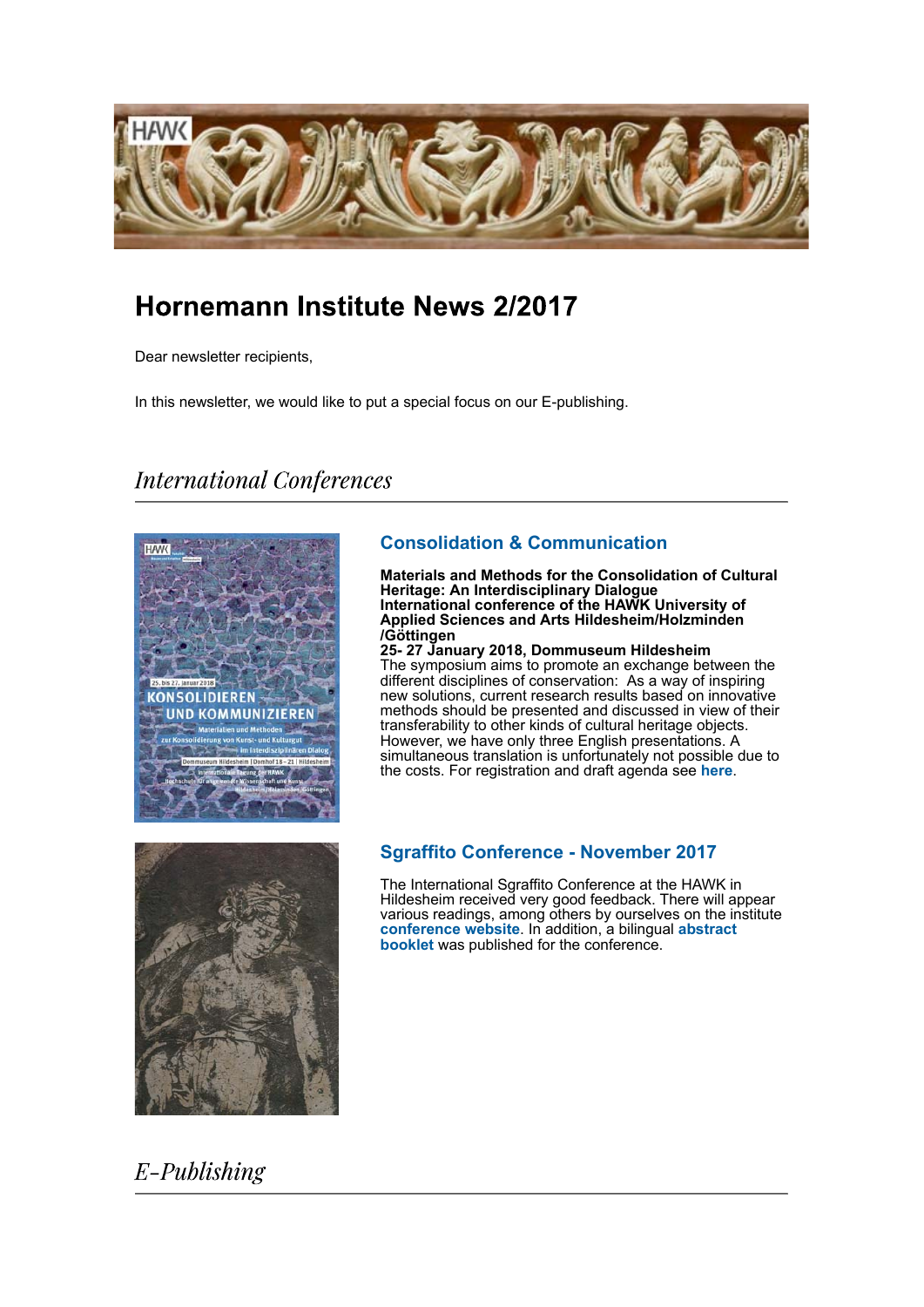#### **SWBSS 2017**

**Fourth International Conference** on Salt Weathering of Buildings and Stone Sculptures

20 - 22 September 2017 - Potsdam





Laue, Steffen (Ed.)

**Proceedings of SWBSS 2017. Fourth International Conference on Salt Weathering of Buildings and Stone Sculptures. University of Applied Sciences, Potsdam, Germany, 20-22 September 2017**

doi: 10.5165/hawk-hhg/315

The conference brought together conservators, restorers, engineers, architects, academics, students and experienced researchers and hence contributes to the promotion of research and development within the field of salt weathering of porous materials. The main topics of the conference were

- Environmental aspects related to salt sources
- Transport phenomena and salt crystallisation
- Measurement techniques
- Desalination techniques
- Conservation issues
- Case studies

The proceedings of the conference are available for download at **www.saltwiki.net**.

### **Posters of the Sgraffito Conference in Hildesheim**

- Farkash, Shay; Gabriel, Yossi: **Sgraffito Murals at an Israeli Kibbutz**
- Farkash, Shay; Tal, Mika: **Sgraffito in Israel**
- Heine, Ina; Klein, Kerstin: **Möglichkeiten im konservatorischen und restauratorischen Umgang mit gealterten Sgraffitowerken**
- John, Leonard: **Die Putzritzungen im Magdeburger Dom. Erarbeitung eines ästhetischen Präsentationskonzeptes unter konservatorischen und restauratorischen Gesichtspunkten**
- Puglisi, Lea: **Sgraffiti als Bauschmuck der Vor- und Nachkriegszeit in Hildesheim**

### **Recordings of lectures from the Hornemann Kolleg**

A video-recording of the Hornemann Kolleg 11 is availabe free of charge: Dr. Claudia Höhl **"The Hildesheim Golden Madonna in Change, c. 1000 – 2015"**.



# **Continuing Training**



### **Online-Courses**

From April 9 to June 10, 2018

- Prof. Dr. Ursula Schädler-Saub**: Restoration Theories and Methods from 1945 to the present day also available in a Spanish language version**
- Prof. Dr. Karin Petersen, Barbara Hentschel M.A.: **Microbial Infestation of Objects of Art and Cultural Heritage**

only in German: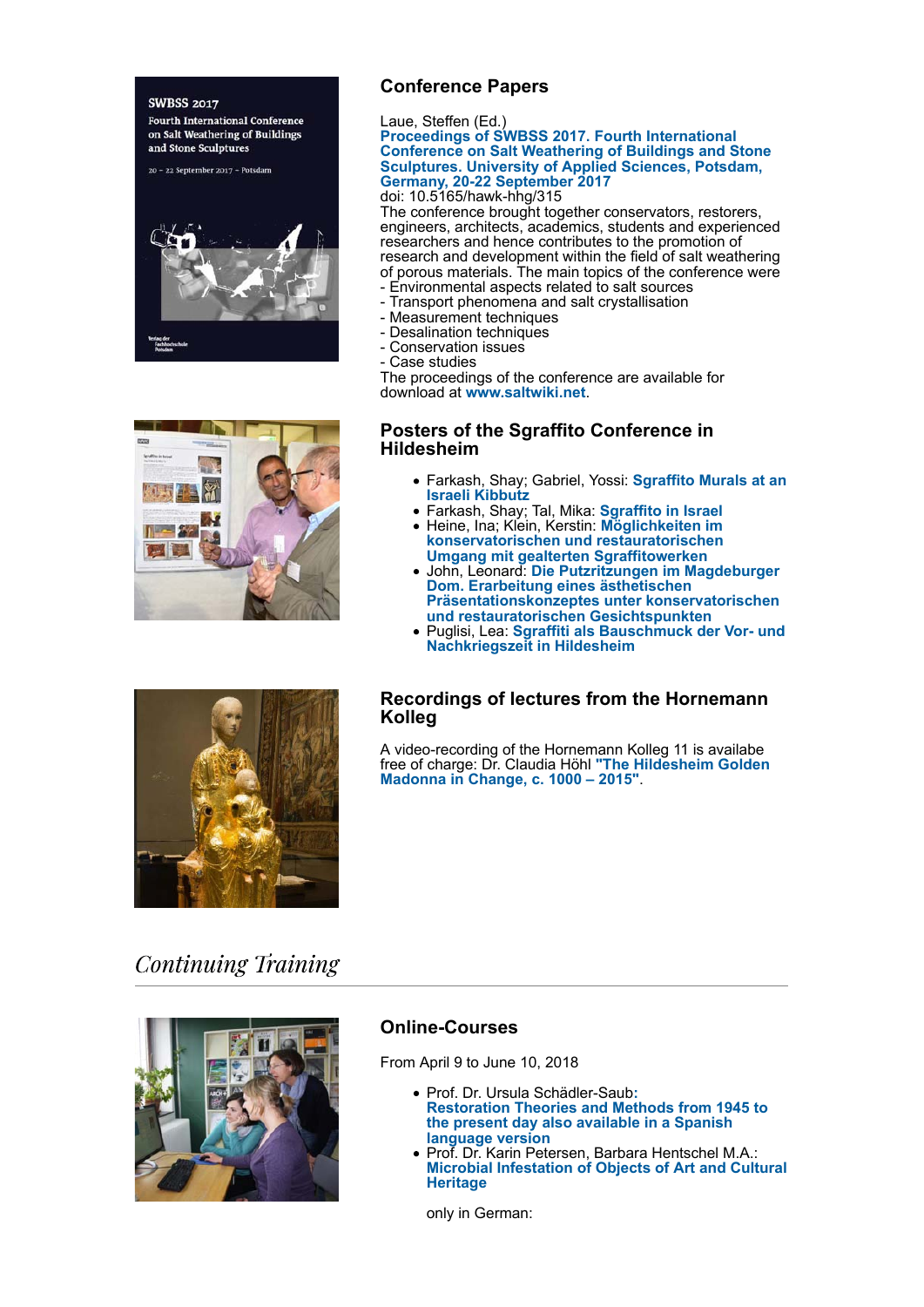- Dipl.-Rest. Christina Duhme M.A., Dipl.-Rest. Mirja Harms M.A., Prof. Dr. Gerdi Maierbacher-Legl: **Grundlagen der Holzkunde. Eigenschaften – Verwendung – Schäden – Untersuchungsmethoden erläutert am Beispiel von Eichenholz** (Basic wood science. Features use - damage - examination methods explained by the example of oak)
- Prof. Jirina Lehmann: **Saccharidische Bindemittel und Kleber** (Saccharide Binding Media and Adhesives)
- Hans-Jürgen Schwarz: **Schädigung von Kulturgut durch Salze** (Damage to Cultural Heritage from Salt)

These are self-learning courses for restorers. For professional or technical questions a conservator helps you. Due to the facts that everybody decides when and where he/she learns and the long duration of the courses,a later access is possible.

Distant students will be granted a Hornemann Institute certificate upon successful completion of the program and passing a final online examination.

Restorers on all continents learn with the online courses of the Hornemann Institute. An overview can be found **here**.

## **Merry Christmas and a good 2018!**

"Always try to keep a patch of sky above your life." (Marcel Proust)



The Team of the Hornemann Institute

Dipl.-Rest. Barbara Hentschel M.A., Roksana Jachim M.A., Nina Niemeyer-Thömel, Dipl.- Ing. Gunnar Werner, Dr. Angela Weyer M.A.

Follow us on **facebook.com, LinkedIn**, **Twitter** and **Google+** .



*Copyright © 2017 Hornemann Institute of the HAWK, all rights reserved.*

Responsible for the contents are: Dr. Angela Weyer, President and Head of Administration (ad interim): Dr. Marc Hudy

Thank you for subscribing our newsletter. Please recommend this newsletter to your friends and acquaintance.

**Contact:** HAWK Hochschule für angewandte Wissenschaft und Kunst Hildesheim/Holzminden/Göttingen HORNEMANN INSTITUTE Kardinal-Bertram-Str. 36 31134 Hildesheim Germany

Unsubscribe newsletter | Change subscription settings